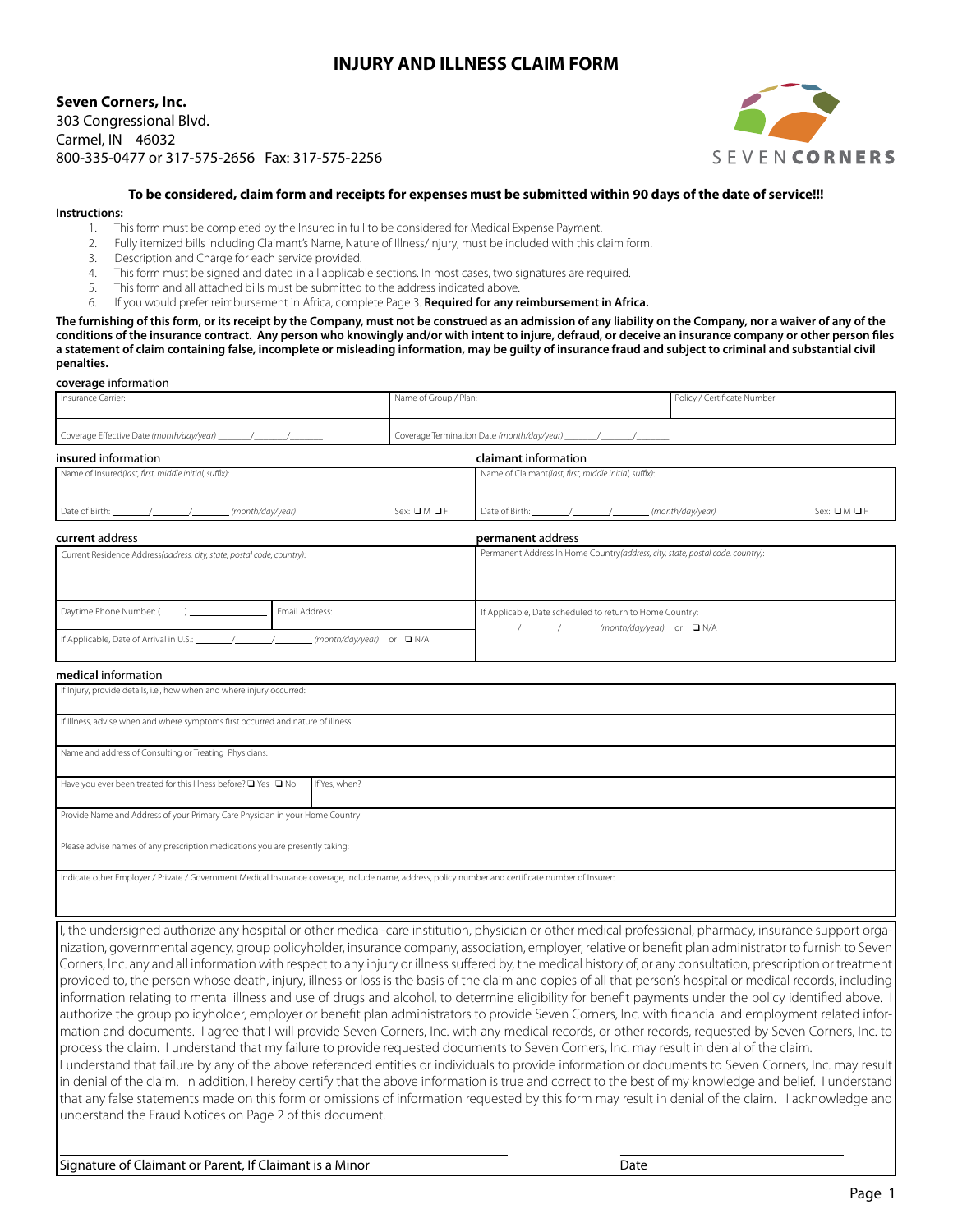# **State Fraud Notices— For Use On Applications and Claims Forms**

**(New York)** Any person who knowingly and with intent to defraud any insurance company or other person files an application for insurance or statement of claim containing any materially false information, or conceals for the purpose of misleading, information concerning any fact material thereto, commits a fraudulent insurance act, which is a crime and shall also be subject to a civil penalty not to exceed five thousand dollars and the stated value of the claim for each such violation.

**(California)** For your protection California law requires the following to appear on this form. Any person who knowingly presents a false or fraudulent claim for the payment of a loss is guilty of a crime and may be subject to fines and confinement in state prison.

**(Missouri)** An insurance company or its agent or representative may not ask an applicant or policyholder to divulge in a written application or otherwise whether an insurer has canceled or refused to renew or issue to the applicant or policyholder a policy of insurance. If a question(s) appears in this application, you should not renew it.

**(Pennsylvania)** Any person who knowingly and with intent to defraud any insurance company or other person files an application for insurance or statement of claim containing any materially false information or conceals for the purpose of misleading, information concerning any fact material thereto commits a fraudulent insurance act, which is a crime and subjects such person to criminal and civil penalties.

**(Puerto Rico)** Any person who, knowingly and with the intent to defraud, presents false information inan insurance request form, or who presents, helps or has presented a fraudulent claim for the payment of a loss or other benefit, or presents more than one claim for the same damage or loss, will incur a felony, and upon conviction will be penalized for each violation with a fine of no less than five thousand (5,000) dollars nor more than ten thousand (10,000) dollars, or imprisonment for a fixed term of three (3) years, or both penalties. If aggregated circumstances prevail, the fixed established imprisonment may be increased to a maximum of five (5) years; if attenuating circumstances prevail, it may be reduced to a maximum of two (2) years.

**(Washington)** Any person who knowingly presents a false or fraudulent claim for payment of a loss or knowingly makes a false statement in an application for insurance may be guilty of a criminal offense under state law."

**(All Other States)** Any person who knowingly and with intent to defraud any insurance company or other person, files an application for insurance or statement of claim containing any materially false information or conceals for the purpose of misleading, information concerning any fact material thereto commits a fraudulent insurance act, which is a crime and subjects such person to criminal and/or civil penalties.